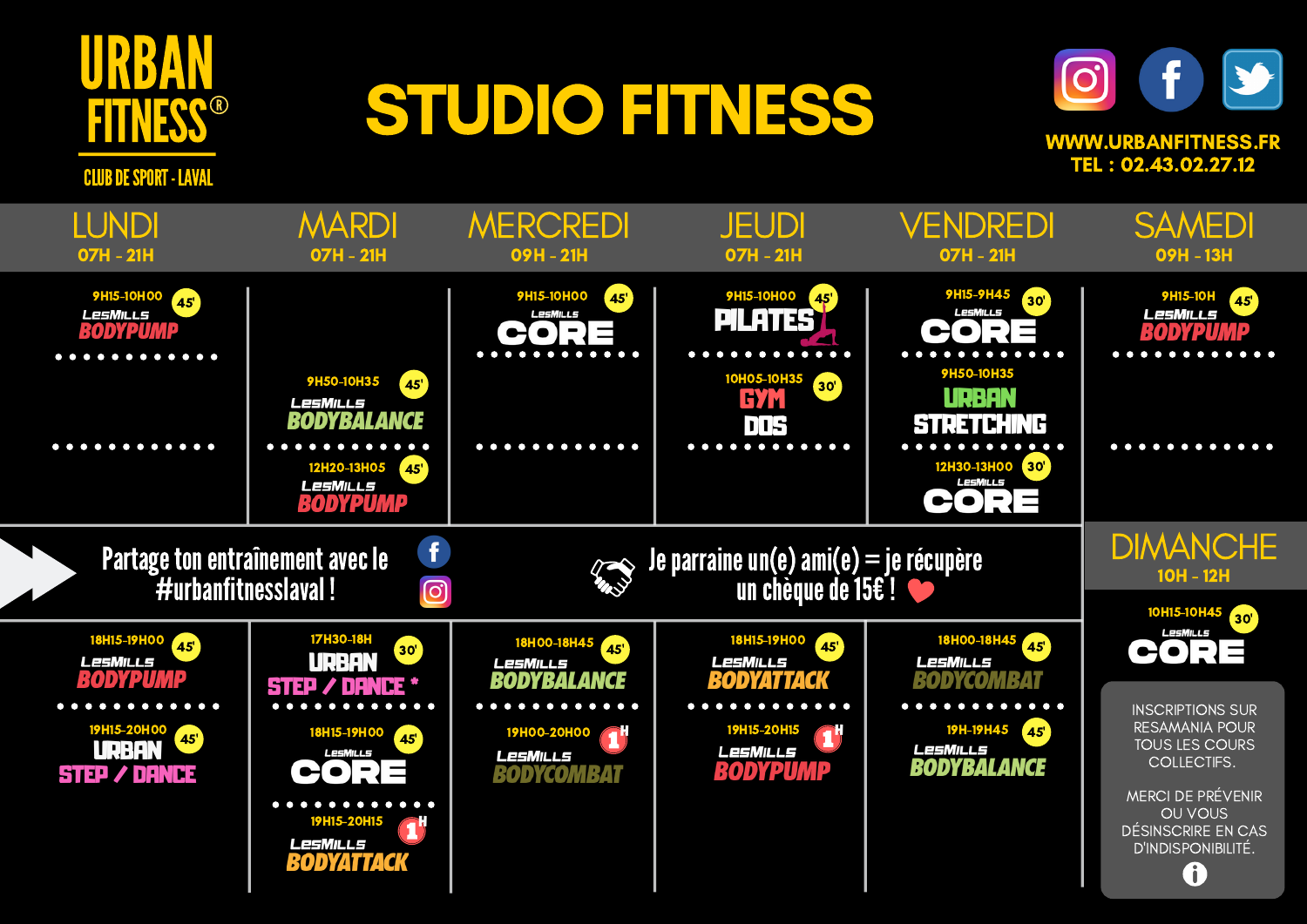

## STUDIO FUNCTIONAL TRAINING



WWW.URBANFITNESS.FR TEL : 02.43.02.27.12

CLUB DE SPORT - LAVAL